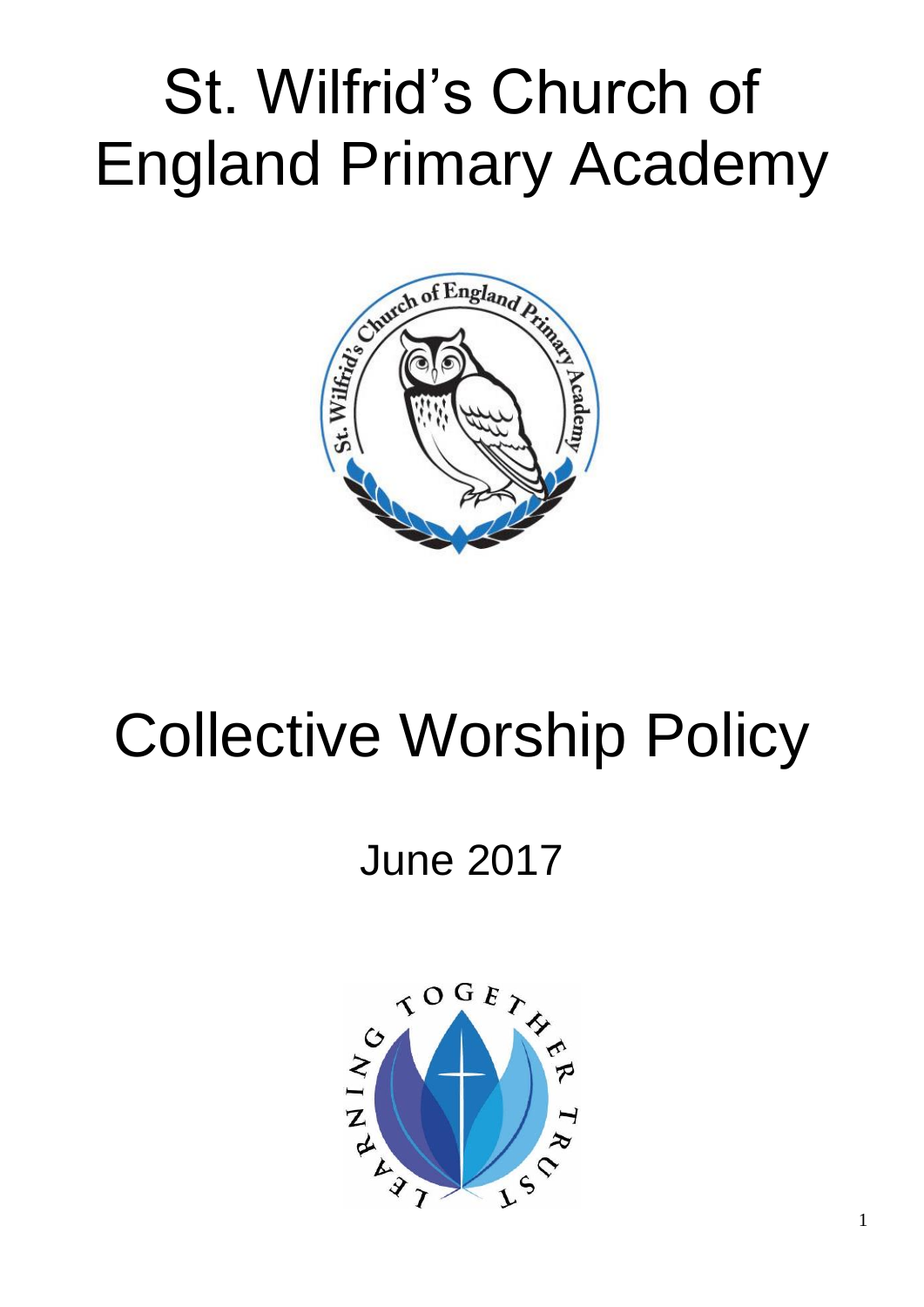#### **Our Christian Values**

As a Voluntary Aided Church of England Primary Academy, we have eight Christian Values, underpinned by love at the heart of everything we do.

Our Christian Values are:

#### **Fair, Kind, Joy, Courage, Forgive, Hope, Peace and Trust Love**

At St Wilfrid's Church of England Primary Academy Collective Worship conforms with the rites, practices and doctrines of the Church of England.

#### **The Nature of Collective Worship**

Collective Worship contributes to our Mission Statement, to the aims and ethos of our school, and therefore, to the Christian education we provide. It also contributes to the celebration and exploration of the values of our school.

Love is at the heart of all our Learning, Teaching and Worship at St Wilfrid's, and the Christian Values we have chosen surround us in the teaching of the Bible. These values are used as part of the Worship in school.

#### **The Place of Collective Worship at St. Wilfrid's CE Primary Academy**

Worship in this school is more than just a legal requirement. It is an integral part of school life and central to the Anglican tradition, with Governors and Staff seeing it as an essential part of all pupils' education.

We see worship as the stimulus for the whole life of the school. By the values and beliefs proclaimed in hymns, prayers and story and by the atmosphere created, we hope to stimulate and reinforce the Christian values which the school upholds, inform its whole curriculum and set the tone of its pastoral relationships.

We see worship as contributing to the pupils' education by developing their knowledge and understanding of the Christian Faith but also about many other areas of life.

Through their participation, we hope that pupils will develop skills and confidence and be helped to grow spiritually and morally. Spiritual development for each individual member of the school community is important, and we focus on relationships with ourselves, relationships with others and relationships with God.

Whatever approaches, we expect that pupils will be introduced to the key beliefs and aspects of the Christian Faith, and be helped to explore them.

These will include:

- 1. The nature of God, as Father, Son and Holy Spirit
- 2. The nature of Human beings as children of God, part of his creation and though sinful, destined for eternal life.
- 3. Jesus as the Son of God who, through his life, death and resurrection, broke the power of evil and restored humanity's relationship with God.
- 4. The central values of forgiveness, selfless love, redemption, goodness, compassion and charity.
- 5. The central place of the Bible as the source of knowledge about God and Jesus and as a source of inspiration and guidance.
- 6. The importance of prayer
- 7. The central symbols of Christianity
- 8. The cycle of the Church Year.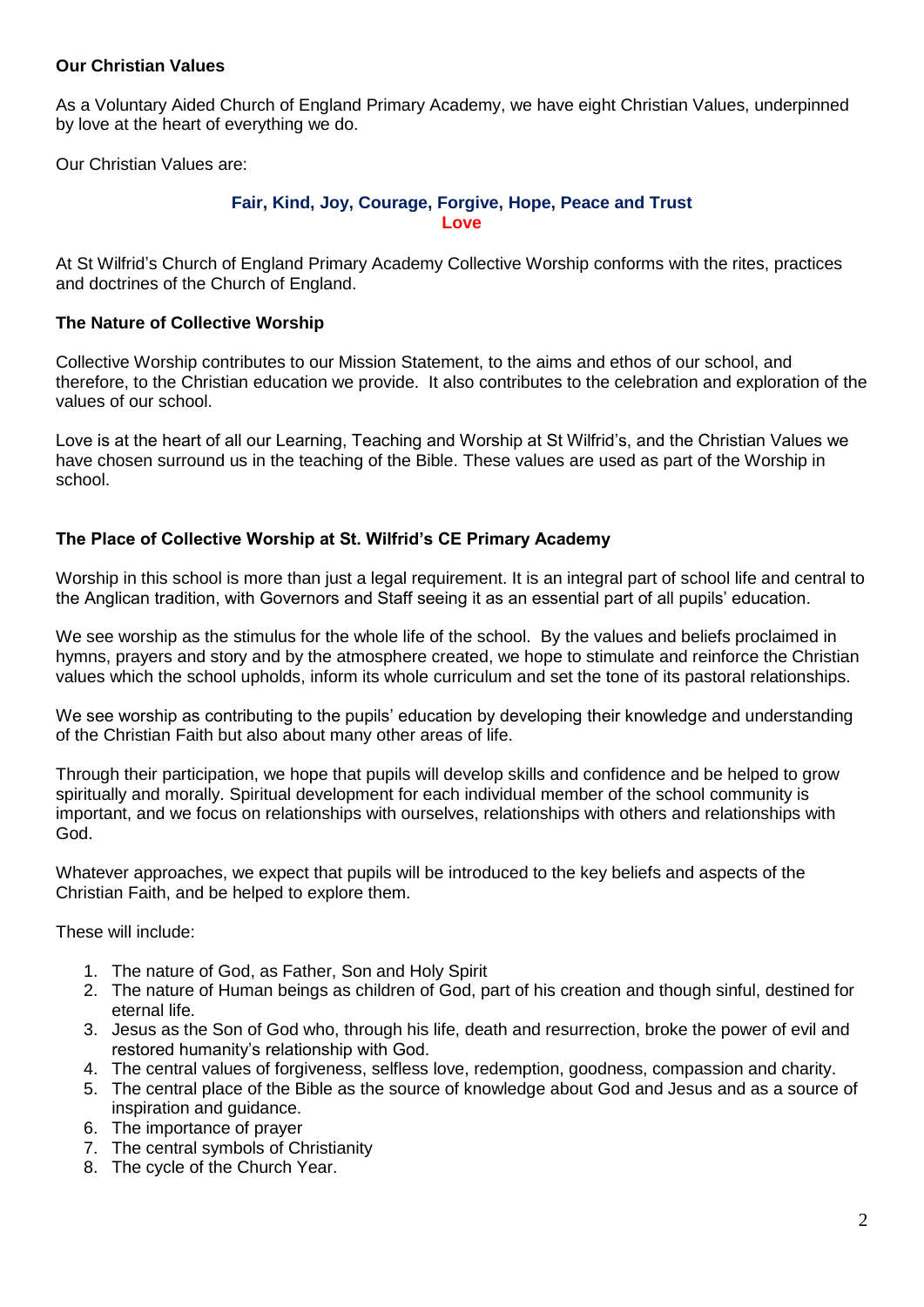#### **Aims and Objectives**

- 1. To create an atmosphere in which children and adults have the opportunity to worship
	- i) A variety of times and venues used contributes positively to the atmosphere of worship.
	- ii) The venue has been well prepared.
	- iii) Staffing arrangements and groupings provide consistency and promote continuity.
- 2. To develop knowledge and understanding of the Christian Faith.
	- i) Help pupils understand the nature of God as revealed in Jesus.
	- ii) Learn about the place and significance of the Bible.
	- iii) Celebrate the festivals of the Church Year.
	- iv) Show that God is concerned with all areas of life.
- 3. To develop links with St Wilfrid's Church and introduce pupils to the worship heritage of the Church of England.
	- i) Learn important and famous prayers of Christianity.
	- ii) Gain a repertoire of prayers to take in adult life.
	- iii) Experience different forms of Christian worship and worship material.
- 4. Continue to develop links with St Wilfrid's Church and share in Parish Worship i.e. Church Festivals and Celebrations.
- 5. To contribute to the spiritual and moral development of pupils.
	- i) Develop the ability to be still and reflective and use silence creatively.
	- ii) Explore all that is of value in life individual values, values of school, values of life, truth, love, goodness, beauty.
	- iii) Explore and reflect on moral issues and concerns. Help pupils to deepen their awareness of the needs of others.
	- iv) Understand what worship is and what people do when they worship.
	- v) Worship is always inviting, never coercing, remembering that pupils will be at different stages of spiritual development and that they should be able to respond and participate at their own level.

#### **Collective Worship at St Wilfrid's/ Resources/Scheme**

For each week of the term, there will be a timetable consisting of themes to be delivered. Collective Worship at St Wilfrid's is not the main vehicle for the delivery of RE within the school but the themes and dimensions addressed in Worship support and enhance the delivery of the RE Curriculum.

An act of Collective worship takes place every day. Most of the time, school worship will be conducted within Key Stages: Key Stage 1 children and staff assembling in the Ash Building Hall and Key Stage 2 children and staff assembling in the Cedar Building Hall. On occasions individual class or year group Collective worship takes place lead by teachers and children. Both Key Stages have weekly celebration worship giving thanks to God for our many achievements and blessings. There are times when both key stages meet to worship in the Junior Hall, or in Church, in order to share experiences and develop the sense of whole school belonging.

We have recently established a Christian Ethos group consisting of a group of Year 2, Year 5 and Year 6 children. These children plan and deliver, with support, exciting acts of worship and dramatize stories from the Bible using props. They share their worship/drama with the rest of the school in a daily act of worship.